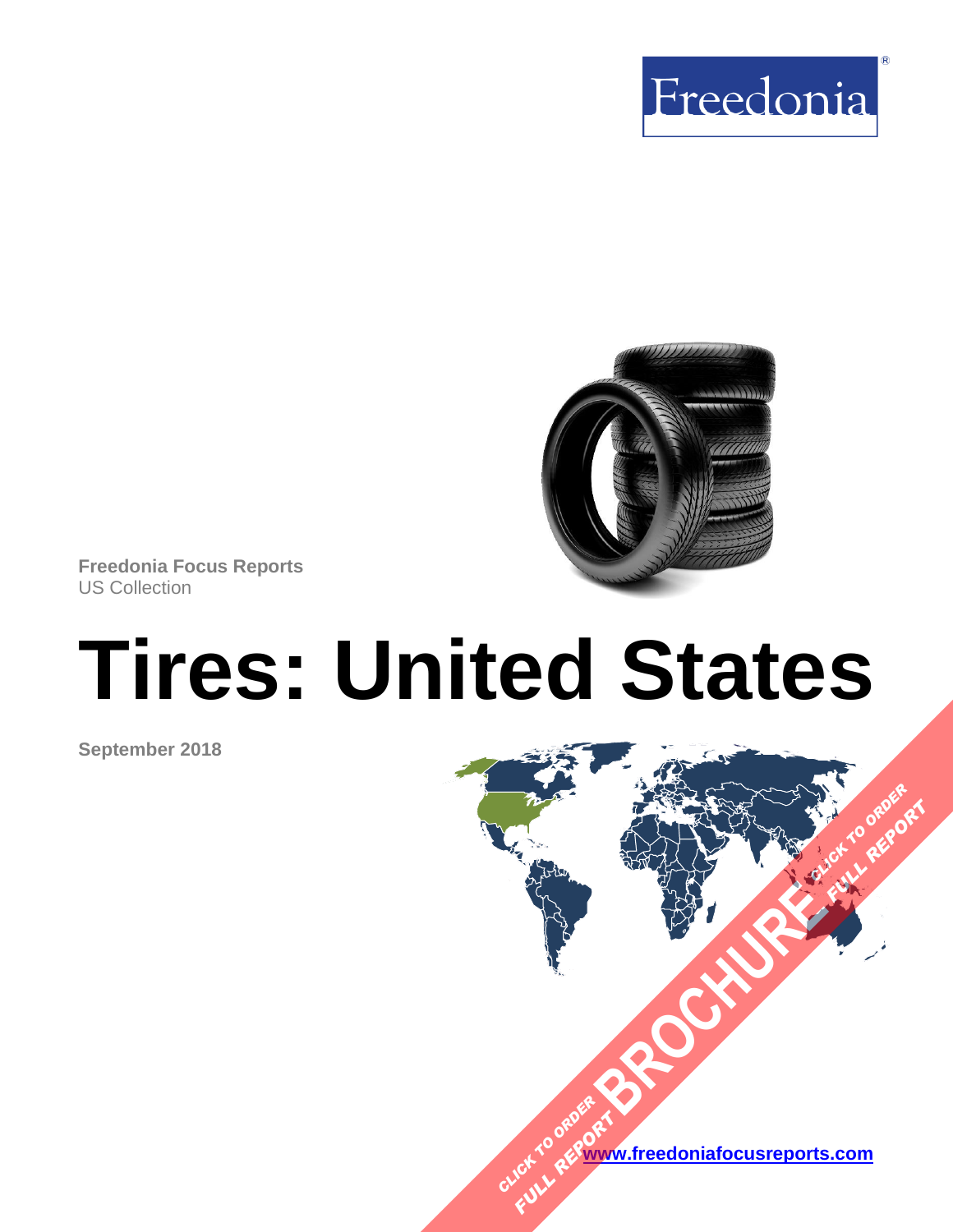# **Table of Contents**

| 1. Highlights                                 | 3              |
|-----------------------------------------------|----------------|
| 2. Market Environment                         | 4              |
| <b>Historical Trends</b>                      | 4              |
| Key Economic Indicators                       | 6              |
| <b>Production Overview</b>                    | $\overline{7}$ |
| <b>Environmental &amp; Regulatory Factors</b> | 8              |
| <b>Consumer Trends</b>                        | 9              |
| 3. Segmentation & Forecasts                   | 11             |
| <b>Markets</b>                                | 11             |
| <b>Light Vehicle</b>                          | 12             |
| Medium & Heavy Vehicle                        | 13             |
| Motorcycle                                    | 14             |
| <b>Other Markets</b>                          | 15             |
| 4. Industry Structure                         | 17             |
| <b>Industry Characteristics</b>               | 17             |
| <b>Production Capacity Share</b>              | 20             |
| Michelin                                      | 21             |
| Goodyear                                      | 22             |
| Bridgestone                                   | 22             |
| 5. About This Report                          | 24             |
| Scope                                         | 24             |
| Sources                                       | 24             |
| <b>Industry Codes</b>                         | 25             |
| Freedonia Methodology                         | 25             |
| Resources                                     | 27             |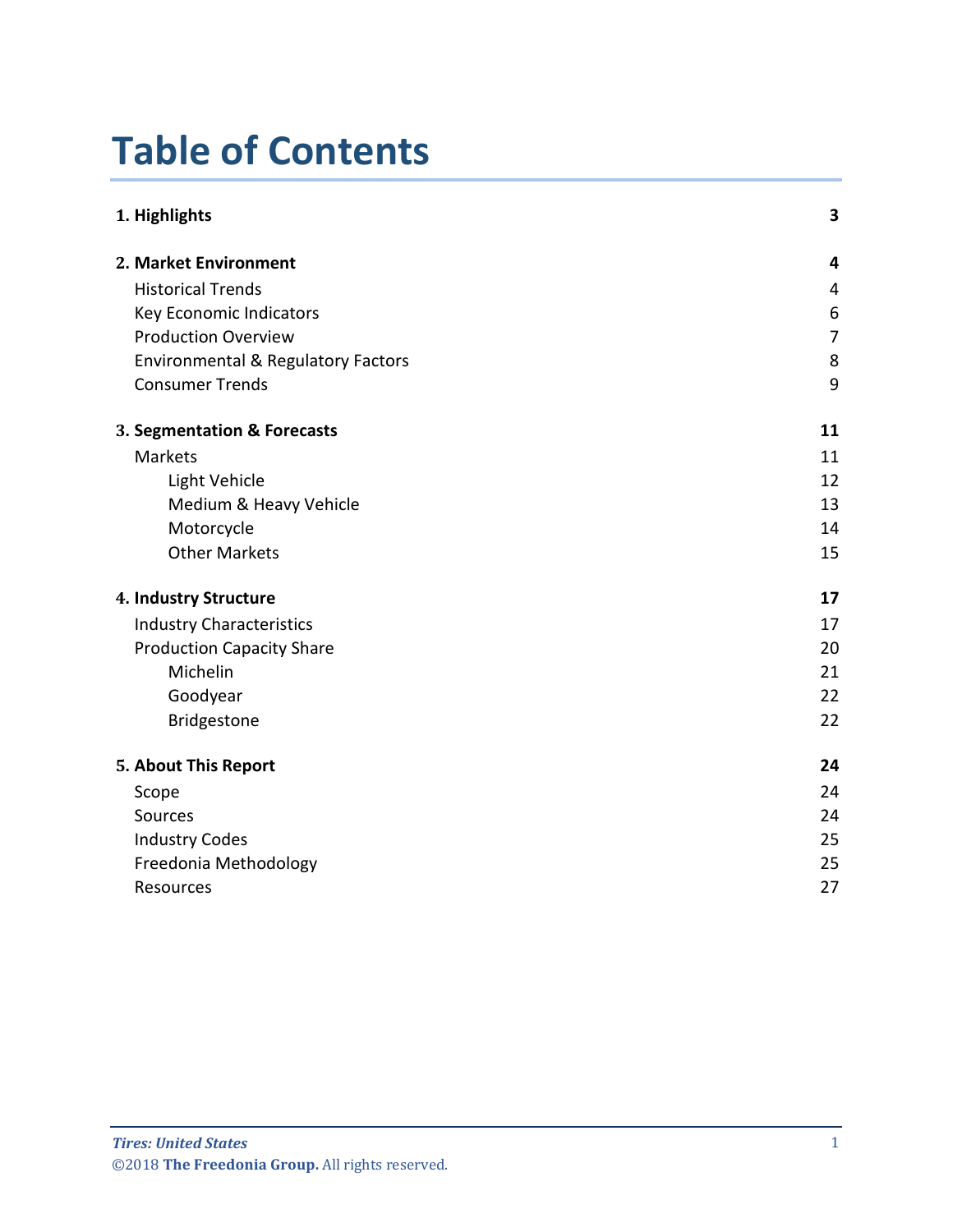# **List of Tables & Figures**

| Figure 1   Key Trends in US Tire Demand, 2017 - 2022                               | 3  |
|------------------------------------------------------------------------------------|----|
| Figure 2   US Tire Demand Trends, 2007 - 2017                                      | 4  |
| Table 1   Key Indicators for US Tire Demand, 2007 - 2022                           | 6  |
| Figure 3   Survey: Households That Bought Passenger Car Tires in Last 12 Months by |    |
| Kind, 2018                                                                         | 9  |
| Figure 4   Survey: Households That Bought Passenger Car Tires in Last 12 Months by |    |
| <b>Brand, 2018</b>                                                                 | 10 |
| Figure 5   US Tire Demand by Market, 2007 - 2022 (mil units)                       | 11 |
| Table 2   US Tire Demand by Market, 2007 - 2022 (mil units)                        | 12 |
| Figure 6   US Tire Demand by Market, 2007 – 2022 (%)                               | 15 |
| Figure 7   US Tire Firms, Establishments, & Employment, 2007 - 2017                | 18 |
| Table 3   US Tire Firms, Establishments, & Employment, 2007 - 2017                 | 18 |
| Figure 8   US Tire Industry Shipments Concentration, 2002 - 2012 (%)               | 19 |
| Table 4   Leading Participants in the US Tire Industry by Type                     | 20 |
| Figure 9   US Tire Production Capacity Share by Company, 2017 (%)                  | 21 |
| Table 5   NAICS & SIC Codes Related to Tires                                       | 25 |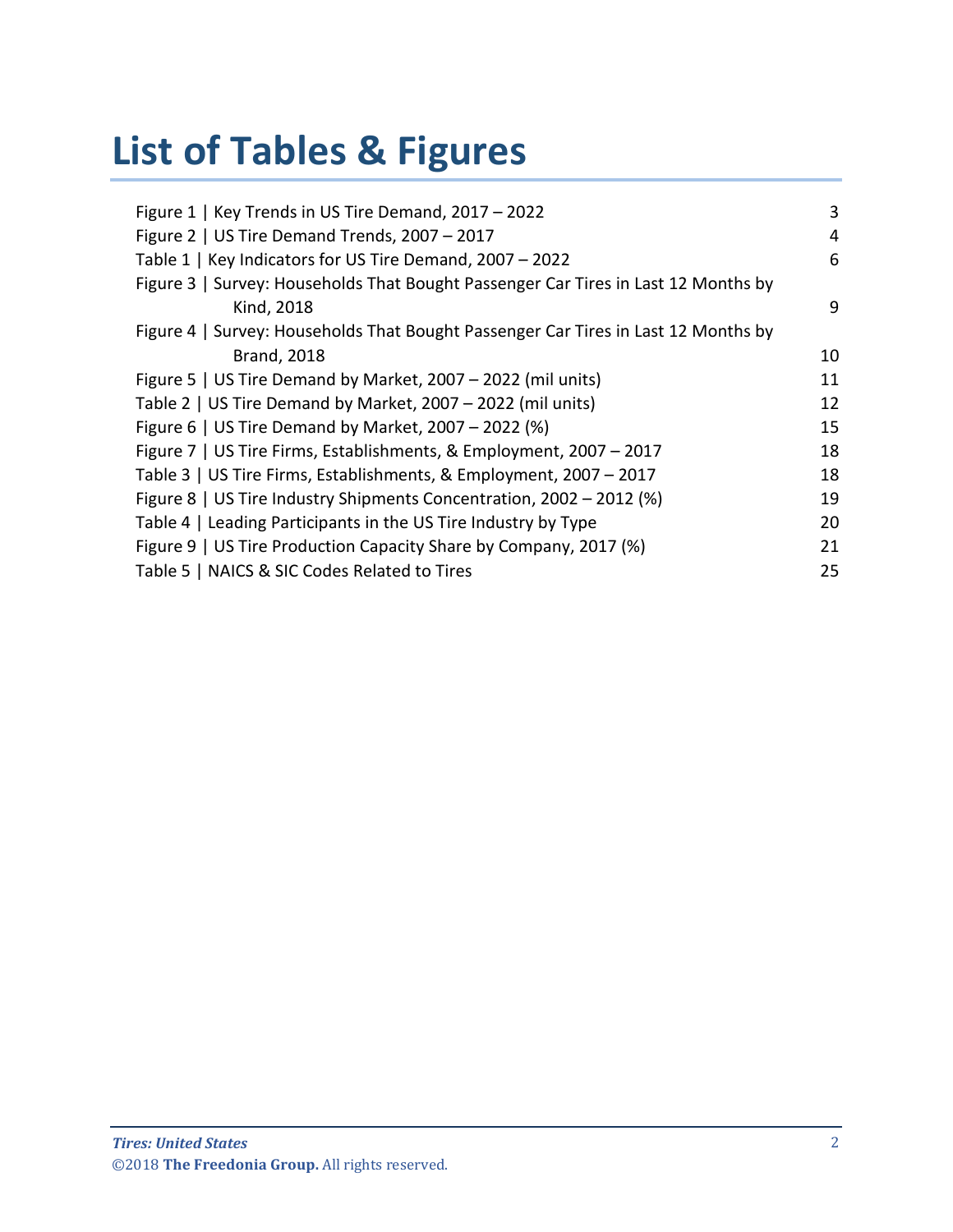# <span id="page-3-0"></span>**About This Report**

### <span id="page-3-1"></span>**Scope**

This report forecasts to 2022 US tire demand in units. Total demand is segmented by market in terms of:

- light vehicle original equipment manufacturer (OEM)
- light vehicle replacement
- medium and heavy vehicle OEM
- medium and heavy vehicle replacement
- motorcycle OEM
- motorcycle replacement
- other tire markets such as agricultural, aircraft, and industrial

To illustrate historical trends, total demand is provided in annual series from 2007 to 2017; the various segments are reported at five-year intervals for 2007, 2012, and 2017.

Retreaded, regrooved, and used tires are excluded from tire production and sales data, as are bicycle and electric motorbike tires.

All tire capacity numbers have been listed in units per year. When converting published daily plant capacity data into annual capacity format, an assumption is made that there are 350 working days per calendar year in all countries. In addition, one metric ton of tires is assumed to be equivalent to 90 light motor vehicle tires. Appropriate adjustments were made for plants that primarily produce large heavy truck and bus tires or smaller specialty tires.

Key macroeconomic indicators are also provided with quantified trends. Other various topics, including profiles of pertinent leading suppliers, are covered in this report. A full outline of report items by page is available in the Table of Contents.

## <span id="page-3-2"></span>**Sources**

*Tires: United States* (FF50014) is based on *[Global Tires,](http://www.freedoniagroup.com/DocumentDetails.aspx?ReferrerId=FL-FOCUS&studyid=3687)* a comprehensive industry study published by The Freedonia Group. Reported findings represent the synthesis and analysis of data from various primary, secondary, macroeconomic, and demographic sources, such as:

- firms participating in the industry, and their suppliers and customers
- government/public agencies
- intergovernmental non-governmental organizations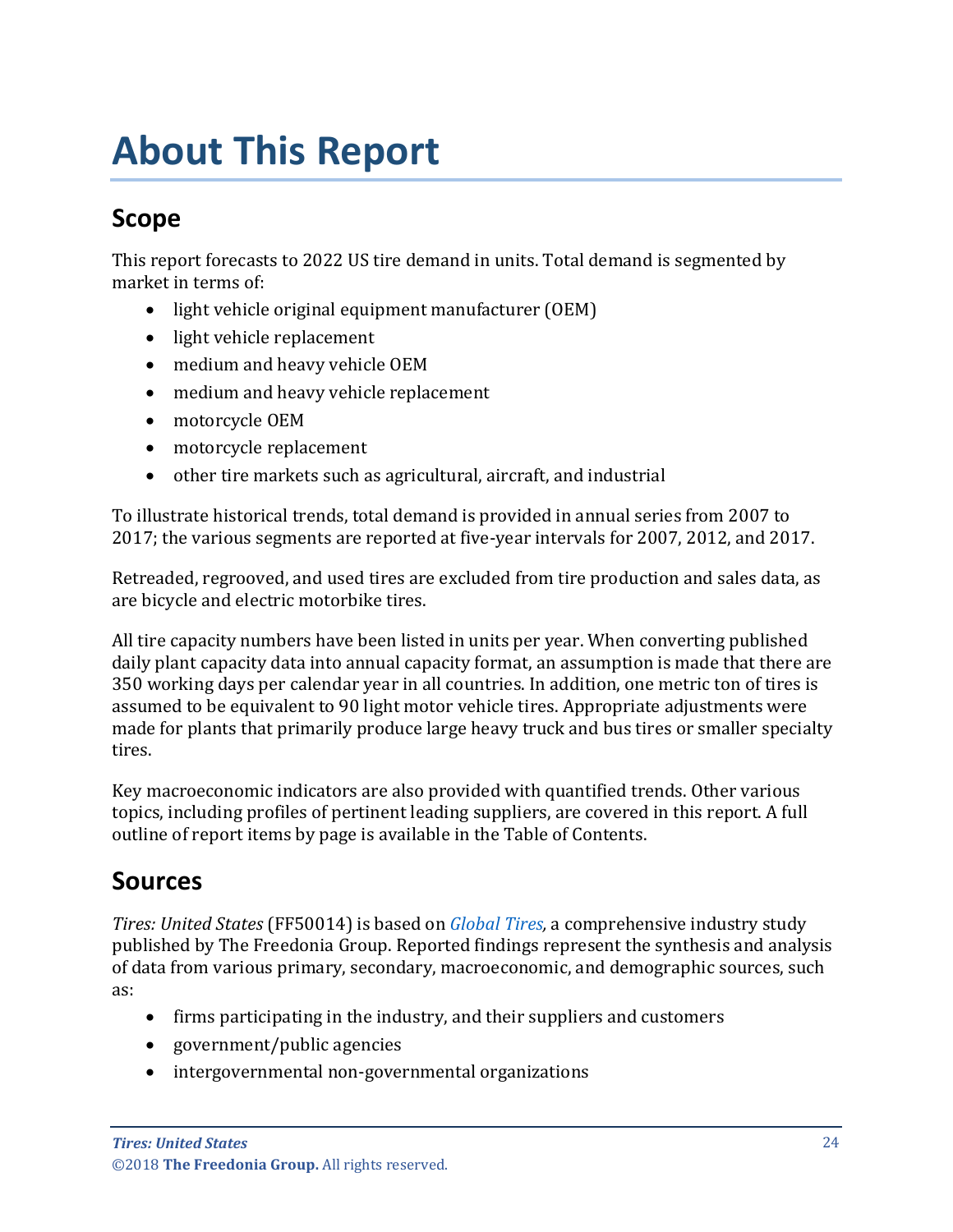- licensed national consumer survey data
- trade associations and their publications
- the business and trade press
- indicator forecasts by The Freedonia Group
- the findings of other reports and studies by The Freedonia Group

Specific sources and additional resources are listed in the Resources section of this publication for reference and to facilitate further research.

## <span id="page-4-0"></span>**Industry Codes**

<span id="page-4-2"></span>

| Table 5   NAICS & SIC Codes Related to Tires                                                      |                                        |            |                                            |  |
|---------------------------------------------------------------------------------------------------|----------------------------------------|------------|--------------------------------------------|--|
| <b>NAICS/SCIAN 2007</b>                                                                           |                                        | <b>SIC</b> |                                            |  |
| <b>Standard Industrial Classification</b><br><b>North American Industry Classification System</b> |                                        |            |                                            |  |
| 325212                                                                                            | Synthetic Rubber Manufacturing         | 2822       | Synthetic Rubber (Vulcanizable Elastomers) |  |
| 326211                                                                                            | Tire Manufacturing (except Retreading) | 3011       | Tires and Inner Tubes                      |  |
| 441320                                                                                            | <b>Tire Dealers</b>                    | 5014       | <b>Tires and Tubes</b>                     |  |

Source: US Census Bureau

# <span id="page-4-1"></span>**Freedonia Methodology**

The Freedonia Group, a subsidiary of MarketResearch.com, has been in business for more than 30 years and in that time has developed a comprehensive approach to data analysis that takes into account the variety of industries covered and the evolving needs of our customers.

Every industry presents different challenges in market sizing and forecasting, and this requires flexibility in methodology and approach. Freedonia methodology integrates a variety of quantitative and qualitative techniques to present the best overall picture of a market's current position as well as its future outlook: When published data are available, we make sure they are correct and representative of reality. We understand that published data often have flaws either in scope or quality, and adjustments are made accordingly. Where no data are available, we use various methodologies to develop market sizing (both top-down and bottom-up) and then triangulate those results to come up with the most accurate data series possible. Regardless of approach, we also talk to industry participants to verify both historical perspective and future growth opportunities.

Methods used in the preparation of Freedonia market research include, but are not limited to, the following activities: comprehensive data mining and evaluation, primary research, consensus forecasting and analysis, ratio analysis using key indicators, regression analysis, end use growth indices and intensity factors, purchase power parity adjustments for global data, consumer and end user surveys, market share and corporate sales analysis, product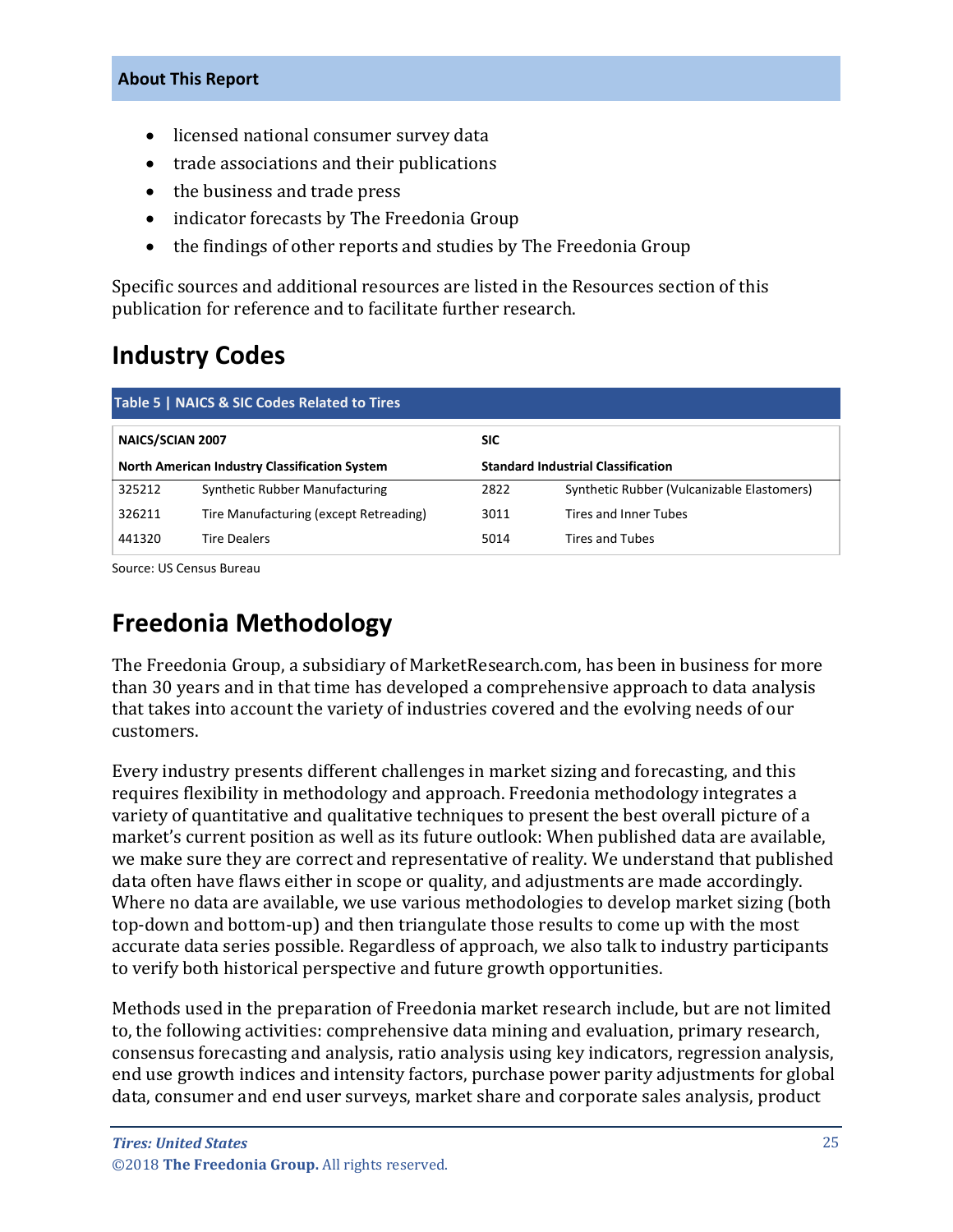#### **About This Report**

lifespan analysis, product or market life cycle analysis, graphical data modeling, long-term historical trend analysis, bottom-up and top-down demand modeling, and comparative market size ranking.

Freedonia quantifies trends in various measures of growth and volatility. Growth (or decline) expressed as an average annual growth rate (AAGR) is the least squares growth rate, which takes into account all available datapoints over a period. The volatility of datapoints around a least squares growth trend over time is expressed via the coefficient of determination, or  $r^2$ . The most stable data series relative to the trend carries an  $r^2$  value of 1.0; the most volatile – 0.0. Growth calculated as a compound annual growth rate (CAGR) employs, by definition, only the first and last datapoints over a period. The CAGR is used to describe forecast growth, defined as the expected trend beginning in the base year and ending in the forecast year. Readers are encouraged to consider historical volatility when assessing particular annual values along the forecast trend, including in the forecast year.

## **Copyright & Licensing**

The full report is protected by copyright laws of the United States of America and international treaties. The entire contents of the publication are copyrighted by The Freedonia Group.